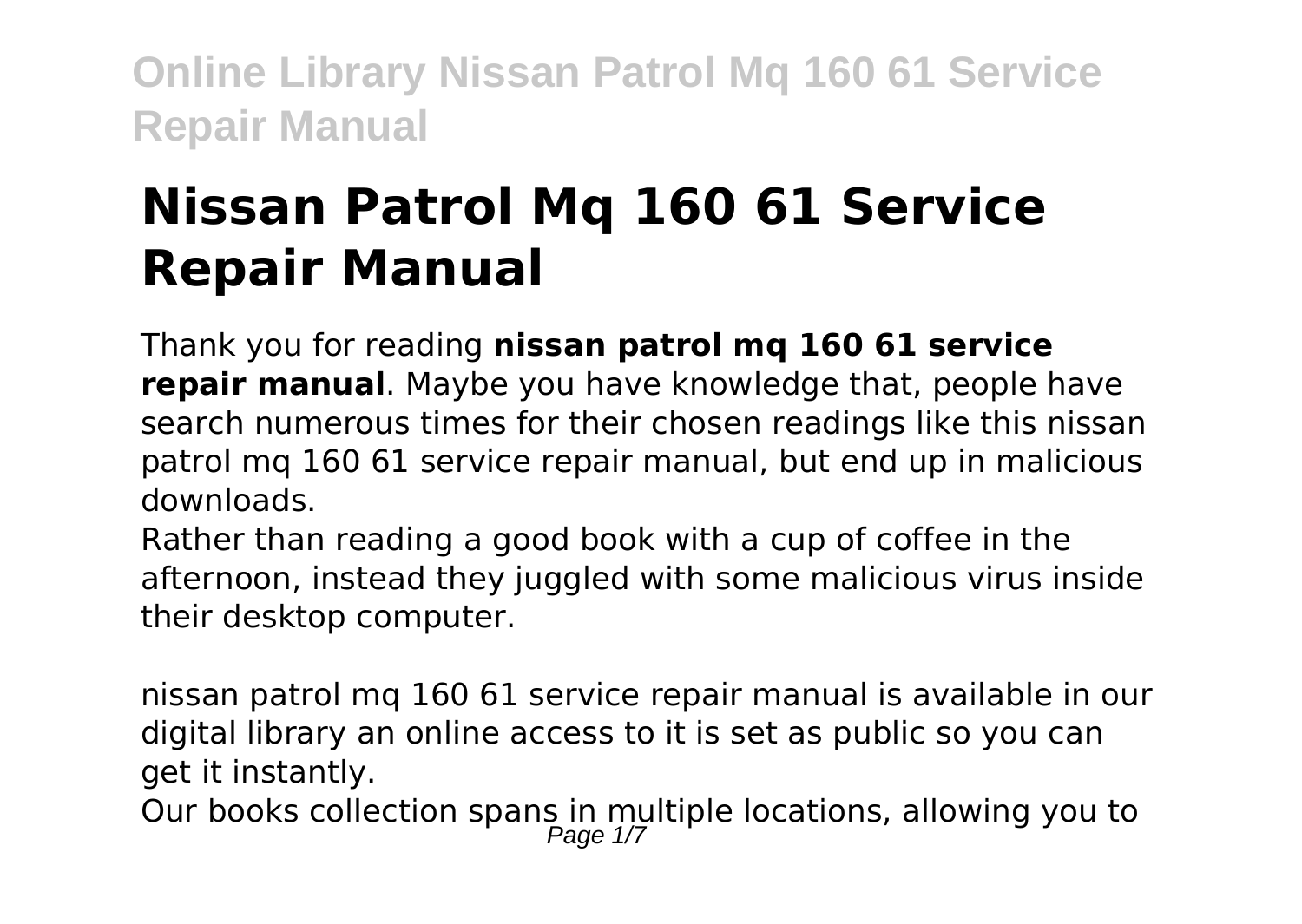get the most less latency time to download any of our books like this one.

Kindly say, the nissan patrol mq 160 61 service repair manual is universally compatible with any devices to read

There are plenty of genres available and you can search the website by keyword to find a particular book. Each book has a full description and a direct link to Amazon for the download.

### **Nissan Patrol Mq 160 61**

The Nissan Patrol (Japanese: FIFITHET, Hepburn: Nissan Patorōru) is a series of full-size SUVs manufactured by Nissan in Japan and sold throughout the world.. The Patrol has been available as either a short-wheelbase (SWB) three-door or a longwheelbase (LWB) five-door chassis since 1951. The LWB version has been offered in pickup truck and cab chassis variants.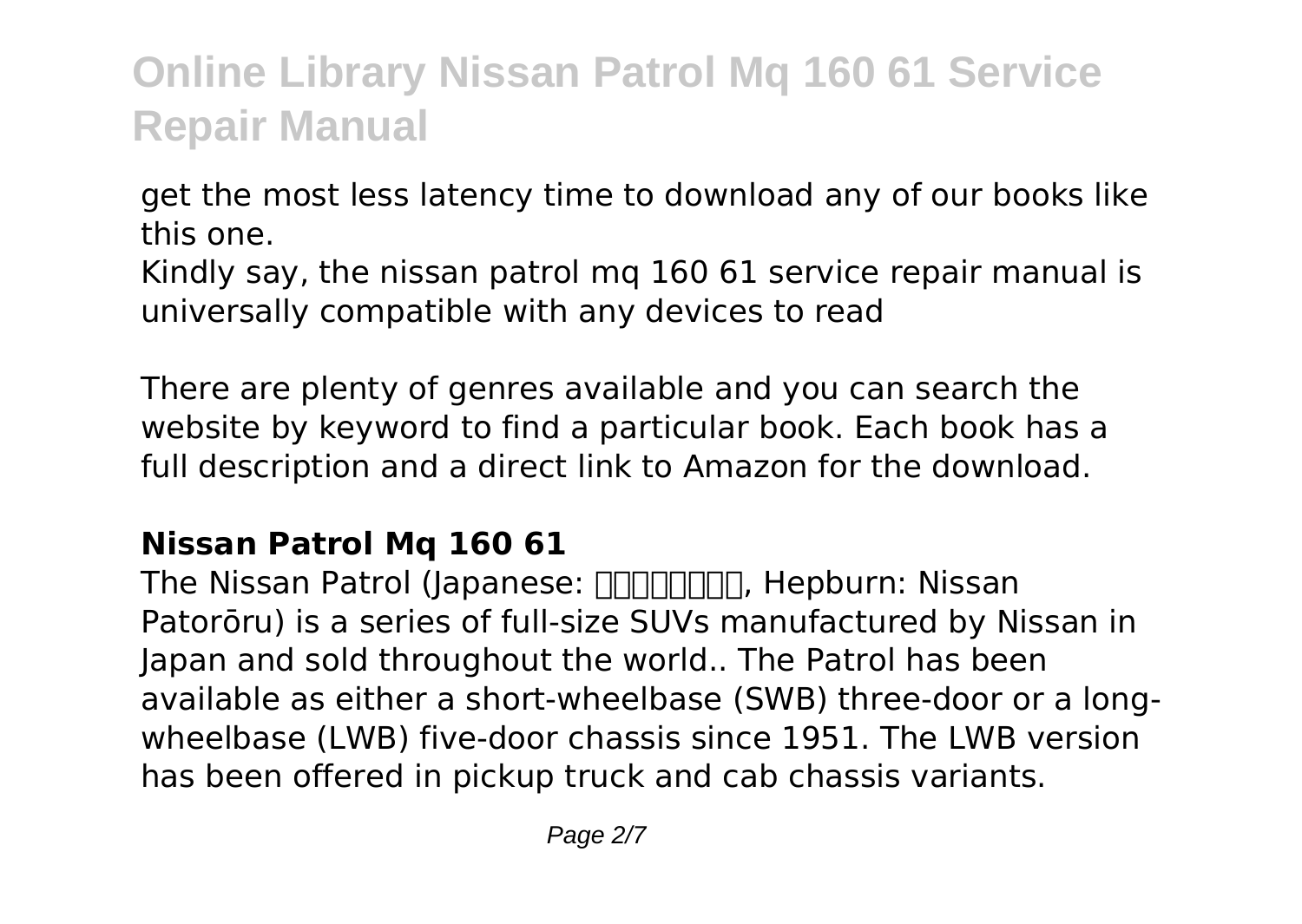#### **Nissan Patrol - Wikipedia**

160 Series (MQ / MK) 160 серия (1980—1989) появилась в 1980 году, заняв место 60 серии. В Австралии эта серия официально называлась MQ Patrol. С 1980 года стали доступны двигатели L28, P40 и SD33.

#### **Nissan Patrol — Википедия**

The SD22 was used in the Datsun 720 pickup trucks from 1980 through 1983, where it produced 61 hp ... SD33. straight-six diesel engine, most known for its use in the Nissan Patrol MQ (160 series) from 1980-1983 and the Nissan C80. The SD33 produces 82 PS (60 kW) at 3,800 rpm. ...

#### **Nissan SD engine - Wikipedia**

Patrol 160/260 MQ/MK . CARROCERÍA . SNORKELS ; ALETINES ; FAROS / PILOTOS ; ILUMINACIÓN LED . ... RD136 Bloqueo HF Locker + Compresor NISSAN GR Y60/61 DELANTERO . ... Nissan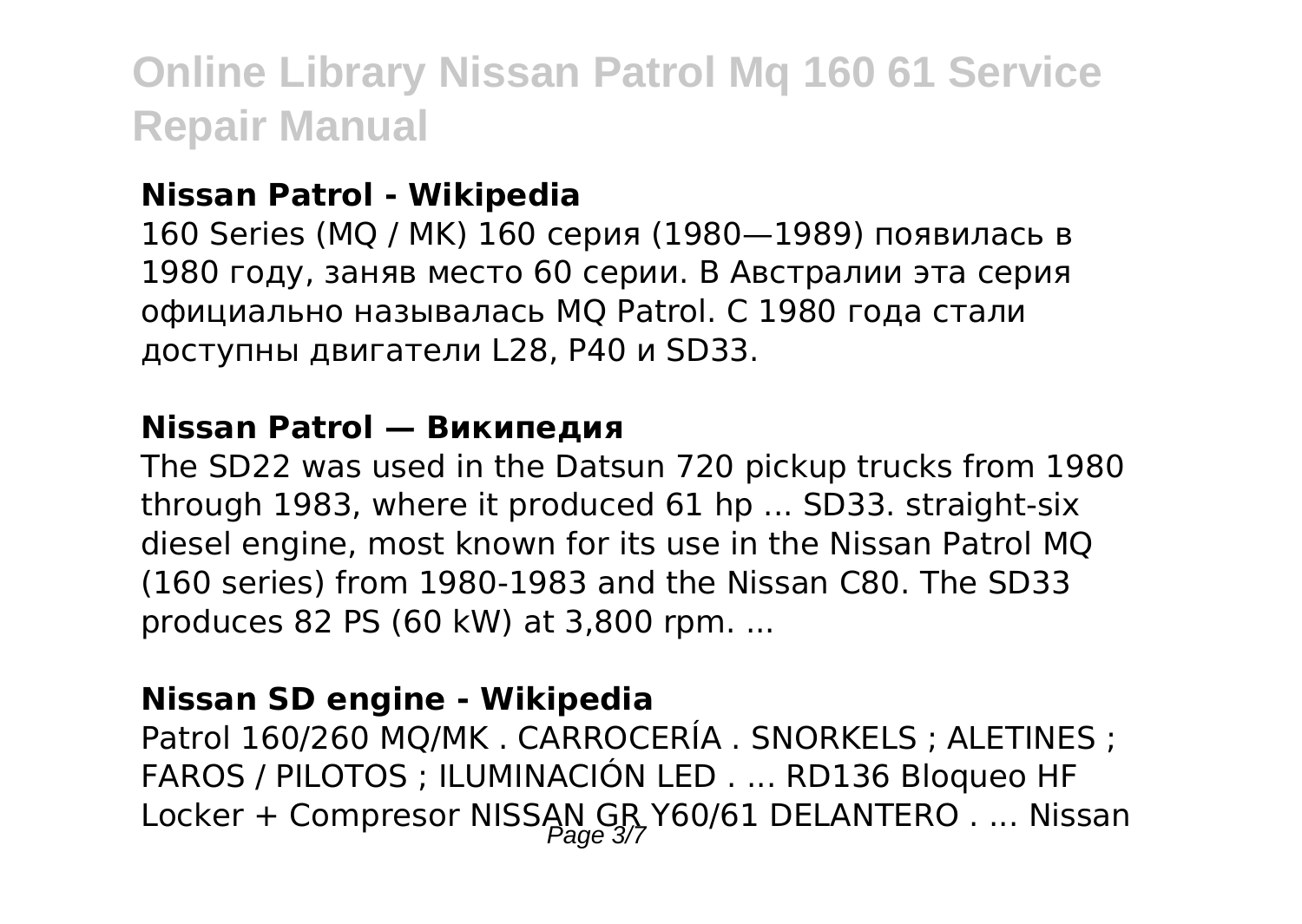Patrol 160/260 de 29 estrias delantero C200 Nissan Pathfinder WD21/ R50 1986 hasta 1997 (4 cilindros) de 29 estrias trasero C200 Nissan Pathfinder WD21/ R50 1986 hasta ...

**LED 4x4 - Especialistas accesorios vehículos - AutoLed4x4** Radio Shack company started in 1921 by two brothers, Theodore and Milton Deutschmann, who wanted to provide equipment for the field of amateur, or ham radio. The brothers opened a onestore retail and mail-order operation in downtown Boston at 46 Brattle Street. Charles Tandy bought Radio Shack for \$300,000.

### **Radio Shack Products by Part Number - RadioShack catalogs**

Bing helps you turn information into action, making it faster and easier to go from searching to doing.

## **Bing** Page 4/7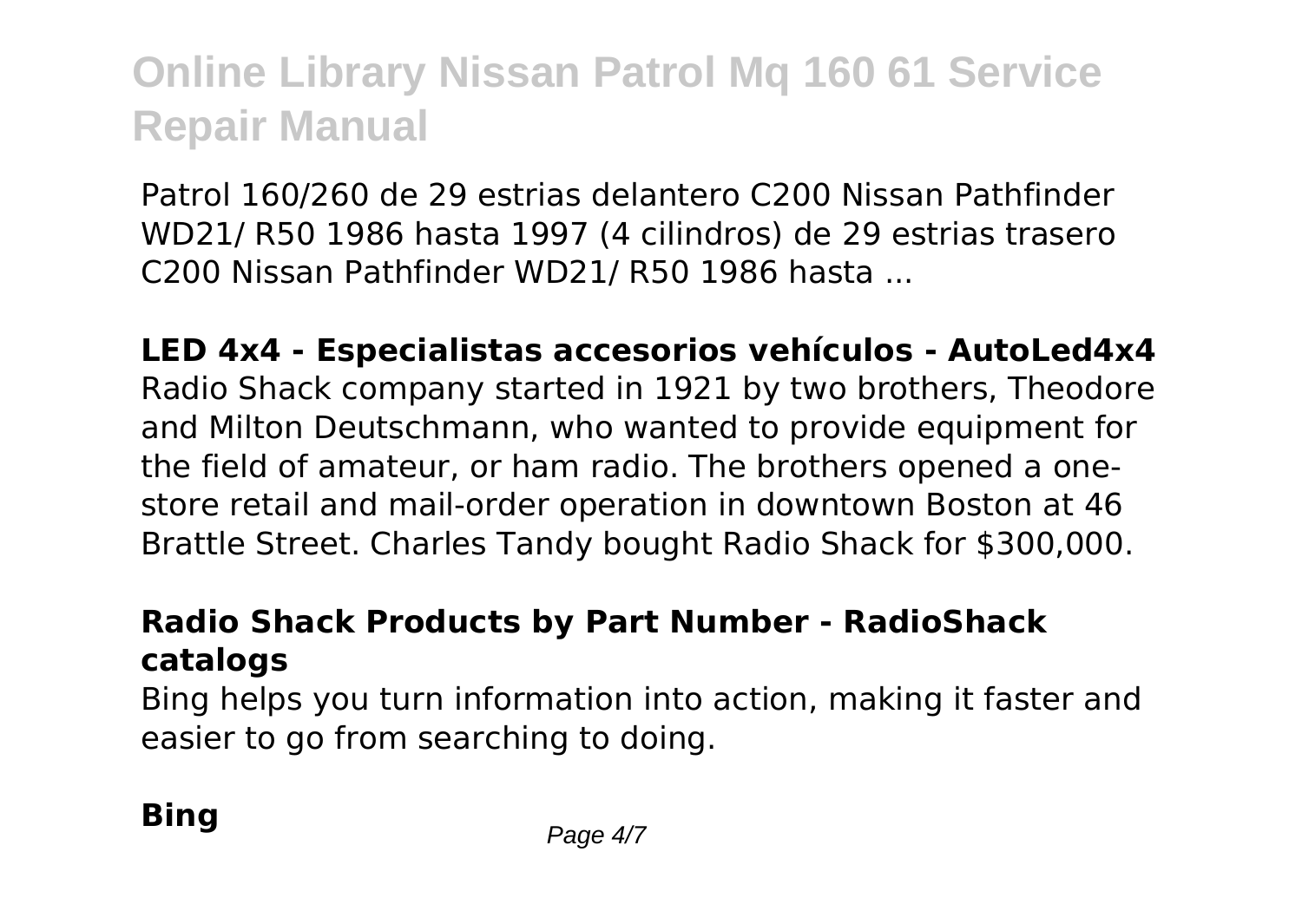This is the rye flour we mill in house at our Bakehouse. Our Whole Grain Rye Flour is all natural like all our flours, milled from the finest whole grains. If you don't know what great great grandpa's grains taste like, come give it a try. Address: Laucke Flour Mills, 2 Callington Road, Strathalbyn, South Australia, 5255 Phone: +61 3 5438 1700.

#### **Flour Mill Rye [4MH368]**

1137 Projects 1137 incoming 1137 knowledgeable 1137 meanings 1137 σ 1136 demonstrations 1136 escaped 1136 notification 1136 FAIR 1136 Hmm 1136 CrossRef 1135 arrange 1135 LP 1135 forty 1135 suburban 1135 GW 1135 herein 1135 intriguing 1134 Move 1134 Reynolds 1134 positioned 1134 didnt 1134 int 1133 Chamber 1133 termination 1133 overlapping 1132 newborn 1132 Publishers 1132 jazz 1132 Touch 1132 ...

### **University of Leeds** Page 5/7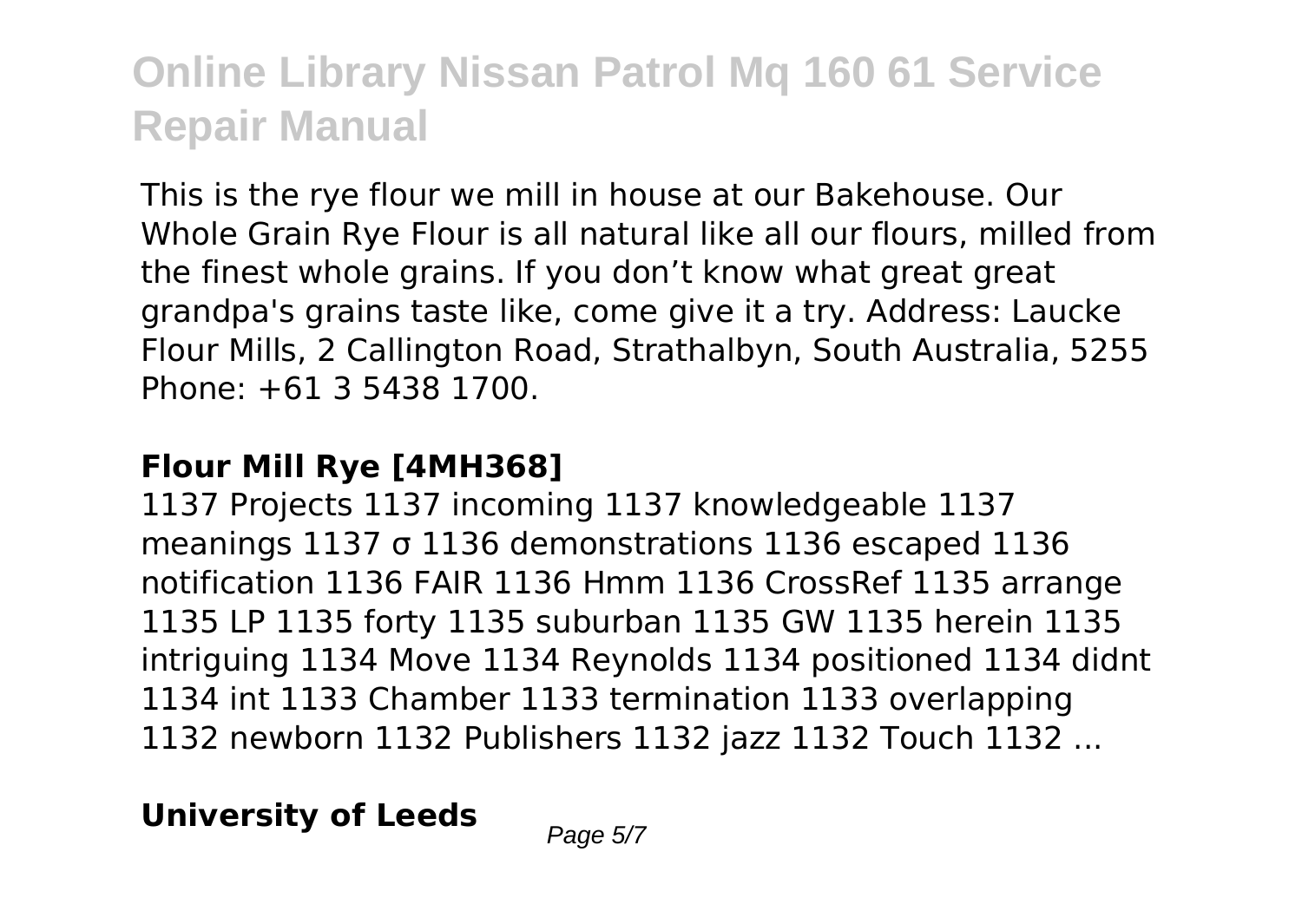### 本社 〒024-0061 岩手県北上市大通り四丁目4-22 mjビル tel:0197-63-7878 fax<sup>10197-65-1673</sup> FINNE FO30-0846

**株式会社 みちのくジャパン | 岩手県北上市に本社を置く、株式会社みちのくジャパンのオフィシャルサイトです。** Impfmöglichkeiten. Die Impfkampagne in Rheinland-Pfalz wurde weiter verstärkt. Neben den Apotheken und niedergelassenen Ärztinnen und Ärzten bieten zwölf Impfbusse, neun Impfzentren, 21 Impfstellen an Krankenhausstandorten und 15 kommunale Impfstellen die Coronaschutzimpfung für alle Bürgerinnen und Bürger ab 12 Jahren an. Auffrischungsimpfungen werden in einem Abstand von fünf ...

#### **Startseite mwg.rlp.de**

We would like to show you a description here but the site won't allow us.